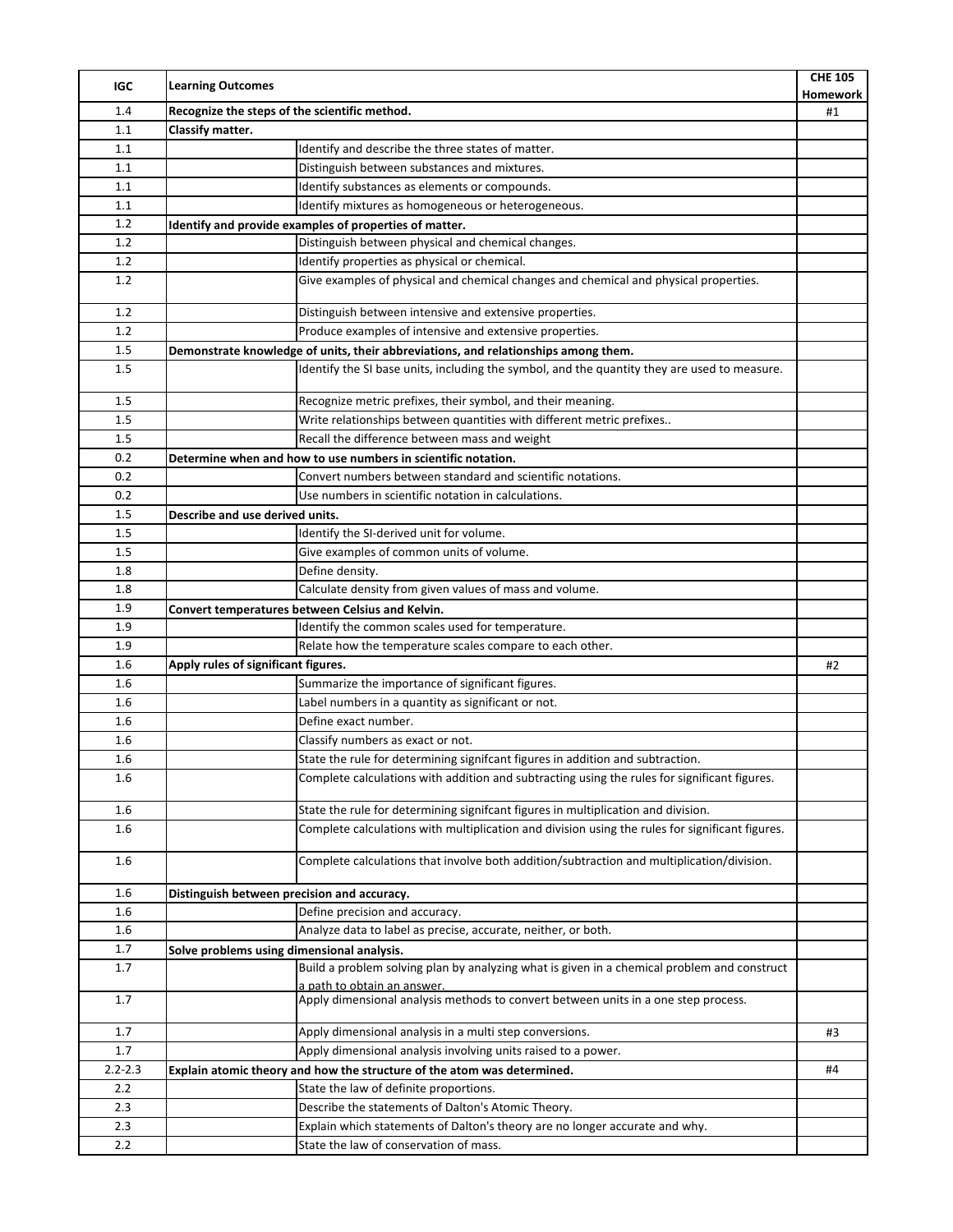| 2.2<br>Perform simple problems using the law of conservation of mass.<br>Explain how the cathode ray tube lead to the understanding of electrons.<br>2.3<br>Describe the mass to charge ratio of the electron.<br>2.3<br>Explain the measurement of the electron's charge using the Millikan's Oil Drop Experiment.<br>2.3<br>2.3<br>Describe Rutherford's gold foil experiment. | Homework |
|----------------------------------------------------------------------------------------------------------------------------------------------------------------------------------------------------------------------------------------------------------------------------------------------------------------------------------------------------------------------------------|----------|
|                                                                                                                                                                                                                                                                                                                                                                                  |          |
|                                                                                                                                                                                                                                                                                                                                                                                  |          |
|                                                                                                                                                                                                                                                                                                                                                                                  |          |
|                                                                                                                                                                                                                                                                                                                                                                                  |          |
|                                                                                                                                                                                                                                                                                                                                                                                  |          |
| Interpret the Rutherford's gold foil experiment results that lead to the conclusion that the<br>2.3                                                                                                                                                                                                                                                                              |          |
| nucleus exists as a small dense core.                                                                                                                                                                                                                                                                                                                                            |          |
| Explain how the mass deficit lead to the proposal that neutrons exist.<br>2.3                                                                                                                                                                                                                                                                                                    |          |
| Describe the structure of an atom and its components.<br>2.4                                                                                                                                                                                                                                                                                                                     |          |
| Define the atomic mass unit in terms of the mass of a carbon atom.<br>2.4                                                                                                                                                                                                                                                                                                        |          |
| Compare the relative mass and charge of the subatomic particles.<br>2.4                                                                                                                                                                                                                                                                                                          |          |
| Define atomic number.<br>2.4                                                                                                                                                                                                                                                                                                                                                     |          |
| Describe the relationship between the atomic number and the number of protons.<br>2.4                                                                                                                                                                                                                                                                                            |          |
| Determine the atomic number for an element using the periodic table.<br>2.4                                                                                                                                                                                                                                                                                                      |          |
| 2.4<br>Compare properties of isotopes.                                                                                                                                                                                                                                                                                                                                           |          |
| 2.4<br>Define isotope.                                                                                                                                                                                                                                                                                                                                                           |          |
| Define mass number.<br>2.4                                                                                                                                                                                                                                                                                                                                                       |          |
| Symbolize isotopes using chemical symbols, mass number, and atomic number.<br>2.4                                                                                                                                                                                                                                                                                                |          |
| Determine the number of protons, neutrons, and electrons in an atom given the isotopic<br>2.4<br>svmbol.                                                                                                                                                                                                                                                                         |          |
| Construct the isotope symbol for atoms.<br>2.4                                                                                                                                                                                                                                                                                                                                   |          |
| 2.5<br>Use isotopic masses and natural abundance in calculations.                                                                                                                                                                                                                                                                                                                | #5       |
| 2.5<br>Define natural abundance.                                                                                                                                                                                                                                                                                                                                                 |          |
| Locate the average atomic mass of an element on the periodic table.<br>2.5                                                                                                                                                                                                                                                                                                       |          |
| 2.5<br>Calculate the average atomic mass of an element given abundance and isotope masses.                                                                                                                                                                                                                                                                                       |          |
| 2.5<br>Calculate the relative abundance of isotopes of an element.                                                                                                                                                                                                                                                                                                               |          |
| Recognize the difference among the terms "atomic number", "mass number", and "atomic<br>2.5<br>mass".                                                                                                                                                                                                                                                                            |          |
| 20.1<br>Describe types of radioactive decay.                                                                                                                                                                                                                                                                                                                                     |          |
| Identify alpha, beta, and gamma particles.<br>20.1                                                                                                                                                                                                                                                                                                                               |          |
| 2.4<br>Describe characteristics of cations and anions.                                                                                                                                                                                                                                                                                                                           |          |
| Define cation and anion.<br>2.4                                                                                                                                                                                                                                                                                                                                                  |          |
| Determine the number of protons and electrons in an ion.<br>2.4                                                                                                                                                                                                                                                                                                                  |          |
| Determine the charge of an ion given the number of protons and electrons.<br>2.4                                                                                                                                                                                                                                                                                                 |          |
| 2.4<br>Construct the isotope symbol for ions.                                                                                                                                                                                                                                                                                                                                    |          |
| 3.1<br>Express chemical compounds using empirical, molecular and structural formulas.                                                                                                                                                                                                                                                                                            |          |
| Differentiate between atomic and molecular elements.<br>3.1                                                                                                                                                                                                                                                                                                                      |          |
| 2.6<br>Describe features of the periodic table based on its layout.                                                                                                                                                                                                                                                                                                              | #6       |
| 2.1                                                                                                                                                                                                                                                                                                                                                                              |          |
| Memorize the names and symbols of elements indicated on "Concepts to Memorize" sheet.                                                                                                                                                                                                                                                                                            |          |
| 2.6<br>Recall that periods are horizontal rows in the periodic table.                                                                                                                                                                                                                                                                                                            |          |
| 2.6<br>Recall that groups are vertical columns in the periodic table.                                                                                                                                                                                                                                                                                                            |          |
| Use the periodic table to classify elements as main-group elements or transition elements.<br>2.6                                                                                                                                                                                                                                                                                |          |
| 2.6<br>Locate noble gases, alkali metals, alkaline earth metals and halogens on the periodic table.                                                                                                                                                                                                                                                                              |          |
| Use the periodic table to classify elements as metal, nonmetal, metalloid, transition metal,<br>2.6<br>lanthanide or actinide.                                                                                                                                                                                                                                                   |          |
| 3.1<br>Distinguish between molecular and ionic compounds.                                                                                                                                                                                                                                                                                                                        |          |
| 3.1<br>Recall that ionic bonds generally occur between metals and nonmetal.                                                                                                                                                                                                                                                                                                      |          |
| Recall that covalent bonds general occur between nonmetals.<br>3.1                                                                                                                                                                                                                                                                                                               |          |
| 3.3<br>Identify characteristics of monatomic and polyatomic ions.                                                                                                                                                                                                                                                                                                                |          |
| 3.3<br>Use the periodic table to predict the common charge of main group elements.                                                                                                                                                                                                                                                                                               |          |
| 3.3<br>Memorize polyatomic ions and charges.                                                                                                                                                                                                                                                                                                                                     |          |
| Recall the formula of the hydronium ion (H3O+, also shown as H+).<br>3.3                                                                                                                                                                                                                                                                                                         |          |
| 3.3, 3.4<br>Write formulas and names for compounds.                                                                                                                                                                                                                                                                                                                              |          |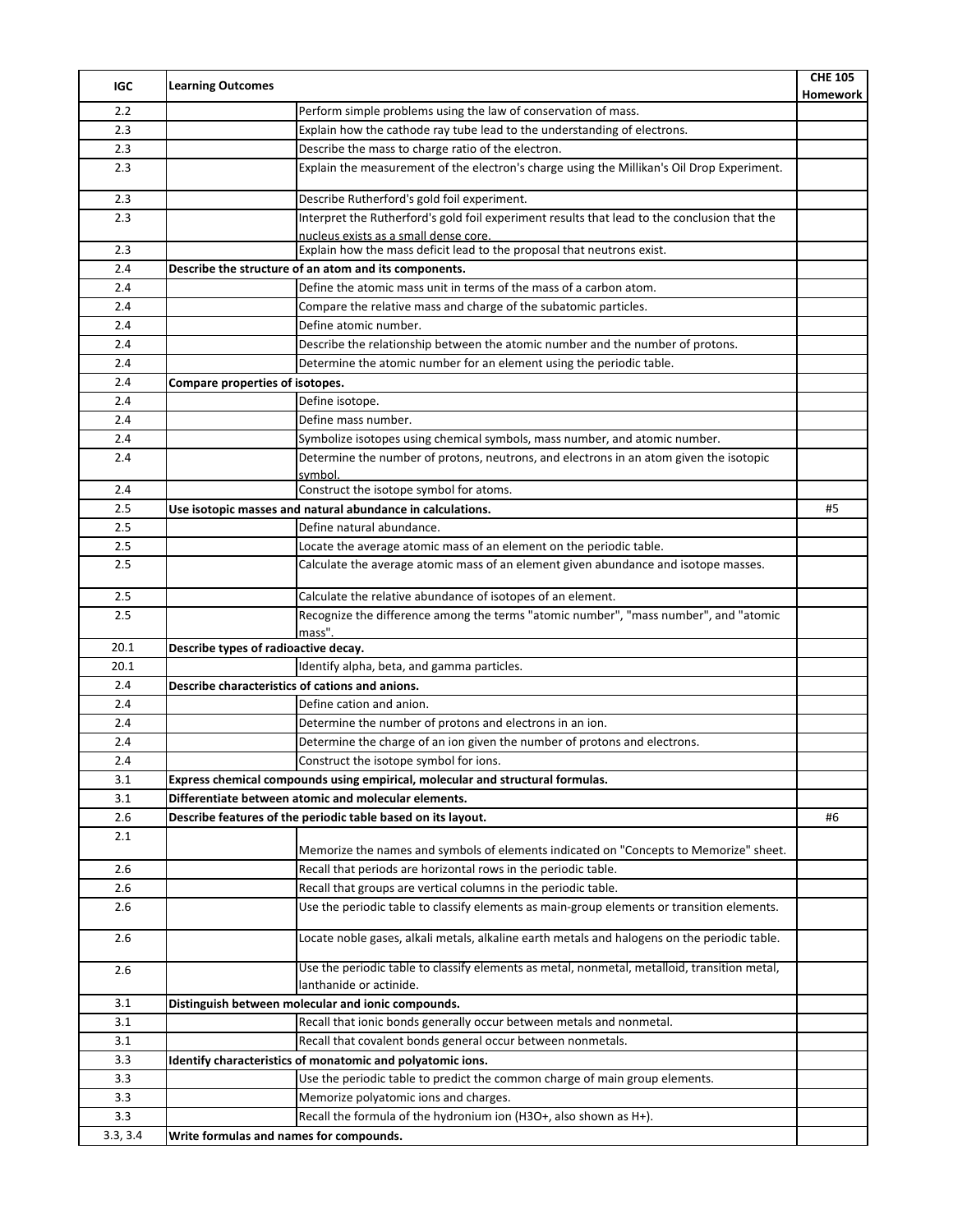| Construct chemical formulas for ionic compounds from the known charges of the ions.<br>3.3<br>3.3<br>Construct chemical formulas for ionic compounds from the name of the compound.<br>3.4<br>Name ionic compounds from the chemical formula.<br>3.2<br>Name covalent compounds from the chemical formula.<br>3.2<br>Construct a chemical formula of covalent compounds given the name.<br>3.5<br>Name binary acids and provide formula from the name.<br>3.5<br>Distinguish between binary acids and oxyacids (also called oxoacids).<br>3.7<br>Explain the meaning of mole and its relationship to mass of an atom.<br>#7<br>Define mole.<br>3.7<br>3.7<br>Recall the magnitude of a mole is equal to Avogadro's number.<br>Convert between the moles and atoms of an element.<br>3.7<br>Convert between grams and moles of an element.<br>3.8<br>3.8<br>Calculate formula and molar masses and relate to moles.<br>#8<br>3.1<br>Recognize that formula units are the simplest unit for an ionic compound.<br>Use atomic masses of elements in a compound to calculate the formula mass (amu) and<br>3.8<br>molar mass (g/mol) of the compound.<br>Convert between moles and mass of a compound.<br>3.8<br>Convert between moles and the number of molecules or formula units of a compound.<br>3.8<br>3.9<br>Use percent by mass of a compound in calculations.<br>#9<br>Calculate the percent by mass of an element in a compound.<br>3.9<br>Use percent by mass as a conversion factor to calculate mass of an element in a given<br>3.9<br>quantity of a compound.<br>Use subscripts in a chemical formula as a conversion factor between molecules or formula<br>3.9<br>units and atoms or ions.<br>Analyze the percent by mass of a compound and determine the empirical formula.<br>3.1<br>Determine the molecular formula if given an empirical formula and its molar mass.<br>3.11<br>4.3, 5.5<br>Describe solutions qualitatively and quantitatively.<br>#10<br>Define terms associated with aqueous solutions. (Solvent, solute, concentration,<br>4.3<br>concentrated, dilute)<br>Define molarity.<br>5.5<br>5.5<br>Calculate molarity of a solution given moles or mass of solute and volume of solution.<br>5.5<br>Use molarity in calculations to find moles of solute, volume of solution, or mass of solute.<br>5.5<br>Use the dilution formula in calculations.<br>5.5<br>State the dilution formula and identify all variables.<br>Use dilution formula to calculate unknown values when a solution is diluted.<br>5.5<br>5.5<br>Distinguish between dilute and concentrated solutions.<br>Write and balance a chemical equation.<br>4.1<br>#11<br>Classify an ionic compound as soluble or insoluble using the solubility rules.<br>4.4<br>Summarize the difference between soluble and insoluble compounds.<br>4.4<br>Memorize the solublity rules.<br>4.4<br>4.3<br>Summarize characteristics of strong, weak, and non-electrolytes.<br>Describe how an ionic compound dissolves in water.<br>4.3<br>Distinguish between strong electrolyte, weak electrolytes and nonelectrolyte solutions on<br>4.3<br>the macroscopic level, that is how they behave.<br>Distinguish among strong electrolyte, weak electrolyte, and nonelectrolyte solutions on the<br>4.3<br>molecular level, that is, what makes them.<br>Identify substances as strong, weak, or non-electrolytes.<br>4.3<br>Describe precipitation reactions.<br>4.4<br>Define precipitation.<br>4.4<br>Predict the precipitate that may form when aqueous solutions of ionic compounds are<br>4.4<br>mixed.<br>Write complete ionic equations.<br>4.4<br>4.4<br>Write net ionic equations.<br>Identify strong acids and bases.<br>4.3<br>#12<br>List the names and formulas of the six strong acids.<br>4.3 | IGC | <b>Learning Outcomes</b> | <b>CHE 105</b><br>Homework |
|----------------------------------------------------------------------------------------------------------------------------------------------------------------------------------------------------------------------------------------------------------------------------------------------------------------------------------------------------------------------------------------------------------------------------------------------------------------------------------------------------------------------------------------------------------------------------------------------------------------------------------------------------------------------------------------------------------------------------------------------------------------------------------------------------------------------------------------------------------------------------------------------------------------------------------------------------------------------------------------------------------------------------------------------------------------------------------------------------------------------------------------------------------------------------------------------------------------------------------------------------------------------------------------------------------------------------------------------------------------------------------------------------------------------------------------------------------------------------------------------------------------------------------------------------------------------------------------------------------------------------------------------------------------------------------------------------------------------------------------------------------------------------------------------------------------------------------------------------------------------------------------------------------------------------------------------------------------------------------------------------------------------------------------------------------------------------------------------------------------------------------------------------------------------------------------------------------------------------------------------------------------------------------------------------------------------------------------------------------------------------------------------------------------------------------------------------------------------------------------------------------------------------------------------------------------------------------------------------------------------------------------------------------------------------------------------------------------------------------------------------------------------------------------------------------------------------------------------------------------------------------------------------------------------------------------------------------------------------------------------------------------------------------------------------------------------------------------------------------------------------------------------------------------------------------------------------------------------------------------------------------------------------------------------------------------------------------------------------------------------------------------------------------------------------------------------------------------------------------------------------------------------------------------------------------------------------------------------------------------------------------------------------------------------------------------------------------------------------------------------------------------------------------------------|-----|--------------------------|----------------------------|
|                                                                                                                                                                                                                                                                                                                                                                                                                                                                                                                                                                                                                                                                                                                                                                                                                                                                                                                                                                                                                                                                                                                                                                                                                                                                                                                                                                                                                                                                                                                                                                                                                                                                                                                                                                                                                                                                                                                                                                                                                                                                                                                                                                                                                                                                                                                                                                                                                                                                                                                                                                                                                                                                                                                                                                                                                                                                                                                                                                                                                                                                                                                                                                                                                                                                                                                                                                                                                                                                                                                                                                                                                                                                                                                                                                                              |     |                          |                            |
|                                                                                                                                                                                                                                                                                                                                                                                                                                                                                                                                                                                                                                                                                                                                                                                                                                                                                                                                                                                                                                                                                                                                                                                                                                                                                                                                                                                                                                                                                                                                                                                                                                                                                                                                                                                                                                                                                                                                                                                                                                                                                                                                                                                                                                                                                                                                                                                                                                                                                                                                                                                                                                                                                                                                                                                                                                                                                                                                                                                                                                                                                                                                                                                                                                                                                                                                                                                                                                                                                                                                                                                                                                                                                                                                                                                              |     |                          |                            |
|                                                                                                                                                                                                                                                                                                                                                                                                                                                                                                                                                                                                                                                                                                                                                                                                                                                                                                                                                                                                                                                                                                                                                                                                                                                                                                                                                                                                                                                                                                                                                                                                                                                                                                                                                                                                                                                                                                                                                                                                                                                                                                                                                                                                                                                                                                                                                                                                                                                                                                                                                                                                                                                                                                                                                                                                                                                                                                                                                                                                                                                                                                                                                                                                                                                                                                                                                                                                                                                                                                                                                                                                                                                                                                                                                                                              |     |                          |                            |
|                                                                                                                                                                                                                                                                                                                                                                                                                                                                                                                                                                                                                                                                                                                                                                                                                                                                                                                                                                                                                                                                                                                                                                                                                                                                                                                                                                                                                                                                                                                                                                                                                                                                                                                                                                                                                                                                                                                                                                                                                                                                                                                                                                                                                                                                                                                                                                                                                                                                                                                                                                                                                                                                                                                                                                                                                                                                                                                                                                                                                                                                                                                                                                                                                                                                                                                                                                                                                                                                                                                                                                                                                                                                                                                                                                                              |     |                          |                            |
|                                                                                                                                                                                                                                                                                                                                                                                                                                                                                                                                                                                                                                                                                                                                                                                                                                                                                                                                                                                                                                                                                                                                                                                                                                                                                                                                                                                                                                                                                                                                                                                                                                                                                                                                                                                                                                                                                                                                                                                                                                                                                                                                                                                                                                                                                                                                                                                                                                                                                                                                                                                                                                                                                                                                                                                                                                                                                                                                                                                                                                                                                                                                                                                                                                                                                                                                                                                                                                                                                                                                                                                                                                                                                                                                                                                              |     |                          |                            |
|                                                                                                                                                                                                                                                                                                                                                                                                                                                                                                                                                                                                                                                                                                                                                                                                                                                                                                                                                                                                                                                                                                                                                                                                                                                                                                                                                                                                                                                                                                                                                                                                                                                                                                                                                                                                                                                                                                                                                                                                                                                                                                                                                                                                                                                                                                                                                                                                                                                                                                                                                                                                                                                                                                                                                                                                                                                                                                                                                                                                                                                                                                                                                                                                                                                                                                                                                                                                                                                                                                                                                                                                                                                                                                                                                                                              |     |                          |                            |
|                                                                                                                                                                                                                                                                                                                                                                                                                                                                                                                                                                                                                                                                                                                                                                                                                                                                                                                                                                                                                                                                                                                                                                                                                                                                                                                                                                                                                                                                                                                                                                                                                                                                                                                                                                                                                                                                                                                                                                                                                                                                                                                                                                                                                                                                                                                                                                                                                                                                                                                                                                                                                                                                                                                                                                                                                                                                                                                                                                                                                                                                                                                                                                                                                                                                                                                                                                                                                                                                                                                                                                                                                                                                                                                                                                                              |     |                          |                            |
|                                                                                                                                                                                                                                                                                                                                                                                                                                                                                                                                                                                                                                                                                                                                                                                                                                                                                                                                                                                                                                                                                                                                                                                                                                                                                                                                                                                                                                                                                                                                                                                                                                                                                                                                                                                                                                                                                                                                                                                                                                                                                                                                                                                                                                                                                                                                                                                                                                                                                                                                                                                                                                                                                                                                                                                                                                                                                                                                                                                                                                                                                                                                                                                                                                                                                                                                                                                                                                                                                                                                                                                                                                                                                                                                                                                              |     |                          |                            |
|                                                                                                                                                                                                                                                                                                                                                                                                                                                                                                                                                                                                                                                                                                                                                                                                                                                                                                                                                                                                                                                                                                                                                                                                                                                                                                                                                                                                                                                                                                                                                                                                                                                                                                                                                                                                                                                                                                                                                                                                                                                                                                                                                                                                                                                                                                                                                                                                                                                                                                                                                                                                                                                                                                                                                                                                                                                                                                                                                                                                                                                                                                                                                                                                                                                                                                                                                                                                                                                                                                                                                                                                                                                                                                                                                                                              |     |                          |                            |
|                                                                                                                                                                                                                                                                                                                                                                                                                                                                                                                                                                                                                                                                                                                                                                                                                                                                                                                                                                                                                                                                                                                                                                                                                                                                                                                                                                                                                                                                                                                                                                                                                                                                                                                                                                                                                                                                                                                                                                                                                                                                                                                                                                                                                                                                                                                                                                                                                                                                                                                                                                                                                                                                                                                                                                                                                                                                                                                                                                                                                                                                                                                                                                                                                                                                                                                                                                                                                                                                                                                                                                                                                                                                                                                                                                                              |     |                          |                            |
|                                                                                                                                                                                                                                                                                                                                                                                                                                                                                                                                                                                                                                                                                                                                                                                                                                                                                                                                                                                                                                                                                                                                                                                                                                                                                                                                                                                                                                                                                                                                                                                                                                                                                                                                                                                                                                                                                                                                                                                                                                                                                                                                                                                                                                                                                                                                                                                                                                                                                                                                                                                                                                                                                                                                                                                                                                                                                                                                                                                                                                                                                                                                                                                                                                                                                                                                                                                                                                                                                                                                                                                                                                                                                                                                                                                              |     |                          |                            |
|                                                                                                                                                                                                                                                                                                                                                                                                                                                                                                                                                                                                                                                                                                                                                                                                                                                                                                                                                                                                                                                                                                                                                                                                                                                                                                                                                                                                                                                                                                                                                                                                                                                                                                                                                                                                                                                                                                                                                                                                                                                                                                                                                                                                                                                                                                                                                                                                                                                                                                                                                                                                                                                                                                                                                                                                                                                                                                                                                                                                                                                                                                                                                                                                                                                                                                                                                                                                                                                                                                                                                                                                                                                                                                                                                                                              |     |                          |                            |
|                                                                                                                                                                                                                                                                                                                                                                                                                                                                                                                                                                                                                                                                                                                                                                                                                                                                                                                                                                                                                                                                                                                                                                                                                                                                                                                                                                                                                                                                                                                                                                                                                                                                                                                                                                                                                                                                                                                                                                                                                                                                                                                                                                                                                                                                                                                                                                                                                                                                                                                                                                                                                                                                                                                                                                                                                                                                                                                                                                                                                                                                                                                                                                                                                                                                                                                                                                                                                                                                                                                                                                                                                                                                                                                                                                                              |     |                          |                            |
|                                                                                                                                                                                                                                                                                                                                                                                                                                                                                                                                                                                                                                                                                                                                                                                                                                                                                                                                                                                                                                                                                                                                                                                                                                                                                                                                                                                                                                                                                                                                                                                                                                                                                                                                                                                                                                                                                                                                                                                                                                                                                                                                                                                                                                                                                                                                                                                                                                                                                                                                                                                                                                                                                                                                                                                                                                                                                                                                                                                                                                                                                                                                                                                                                                                                                                                                                                                                                                                                                                                                                                                                                                                                                                                                                                                              |     |                          |                            |
|                                                                                                                                                                                                                                                                                                                                                                                                                                                                                                                                                                                                                                                                                                                                                                                                                                                                                                                                                                                                                                                                                                                                                                                                                                                                                                                                                                                                                                                                                                                                                                                                                                                                                                                                                                                                                                                                                                                                                                                                                                                                                                                                                                                                                                                                                                                                                                                                                                                                                                                                                                                                                                                                                                                                                                                                                                                                                                                                                                                                                                                                                                                                                                                                                                                                                                                                                                                                                                                                                                                                                                                                                                                                                                                                                                                              |     |                          |                            |
|                                                                                                                                                                                                                                                                                                                                                                                                                                                                                                                                                                                                                                                                                                                                                                                                                                                                                                                                                                                                                                                                                                                                                                                                                                                                                                                                                                                                                                                                                                                                                                                                                                                                                                                                                                                                                                                                                                                                                                                                                                                                                                                                                                                                                                                                                                                                                                                                                                                                                                                                                                                                                                                                                                                                                                                                                                                                                                                                                                                                                                                                                                                                                                                                                                                                                                                                                                                                                                                                                                                                                                                                                                                                                                                                                                                              |     |                          |                            |
|                                                                                                                                                                                                                                                                                                                                                                                                                                                                                                                                                                                                                                                                                                                                                                                                                                                                                                                                                                                                                                                                                                                                                                                                                                                                                                                                                                                                                                                                                                                                                                                                                                                                                                                                                                                                                                                                                                                                                                                                                                                                                                                                                                                                                                                                                                                                                                                                                                                                                                                                                                                                                                                                                                                                                                                                                                                                                                                                                                                                                                                                                                                                                                                                                                                                                                                                                                                                                                                                                                                                                                                                                                                                                                                                                                                              |     |                          |                            |
|                                                                                                                                                                                                                                                                                                                                                                                                                                                                                                                                                                                                                                                                                                                                                                                                                                                                                                                                                                                                                                                                                                                                                                                                                                                                                                                                                                                                                                                                                                                                                                                                                                                                                                                                                                                                                                                                                                                                                                                                                                                                                                                                                                                                                                                                                                                                                                                                                                                                                                                                                                                                                                                                                                                                                                                                                                                                                                                                                                                                                                                                                                                                                                                                                                                                                                                                                                                                                                                                                                                                                                                                                                                                                                                                                                                              |     |                          |                            |
|                                                                                                                                                                                                                                                                                                                                                                                                                                                                                                                                                                                                                                                                                                                                                                                                                                                                                                                                                                                                                                                                                                                                                                                                                                                                                                                                                                                                                                                                                                                                                                                                                                                                                                                                                                                                                                                                                                                                                                                                                                                                                                                                                                                                                                                                                                                                                                                                                                                                                                                                                                                                                                                                                                                                                                                                                                                                                                                                                                                                                                                                                                                                                                                                                                                                                                                                                                                                                                                                                                                                                                                                                                                                                                                                                                                              |     |                          |                            |
|                                                                                                                                                                                                                                                                                                                                                                                                                                                                                                                                                                                                                                                                                                                                                                                                                                                                                                                                                                                                                                                                                                                                                                                                                                                                                                                                                                                                                                                                                                                                                                                                                                                                                                                                                                                                                                                                                                                                                                                                                                                                                                                                                                                                                                                                                                                                                                                                                                                                                                                                                                                                                                                                                                                                                                                                                                                                                                                                                                                                                                                                                                                                                                                                                                                                                                                                                                                                                                                                                                                                                                                                                                                                                                                                                                                              |     |                          |                            |
|                                                                                                                                                                                                                                                                                                                                                                                                                                                                                                                                                                                                                                                                                                                                                                                                                                                                                                                                                                                                                                                                                                                                                                                                                                                                                                                                                                                                                                                                                                                                                                                                                                                                                                                                                                                                                                                                                                                                                                                                                                                                                                                                                                                                                                                                                                                                                                                                                                                                                                                                                                                                                                                                                                                                                                                                                                                                                                                                                                                                                                                                                                                                                                                                                                                                                                                                                                                                                                                                                                                                                                                                                                                                                                                                                                                              |     |                          |                            |
|                                                                                                                                                                                                                                                                                                                                                                                                                                                                                                                                                                                                                                                                                                                                                                                                                                                                                                                                                                                                                                                                                                                                                                                                                                                                                                                                                                                                                                                                                                                                                                                                                                                                                                                                                                                                                                                                                                                                                                                                                                                                                                                                                                                                                                                                                                                                                                                                                                                                                                                                                                                                                                                                                                                                                                                                                                                                                                                                                                                                                                                                                                                                                                                                                                                                                                                                                                                                                                                                                                                                                                                                                                                                                                                                                                                              |     |                          |                            |
|                                                                                                                                                                                                                                                                                                                                                                                                                                                                                                                                                                                                                                                                                                                                                                                                                                                                                                                                                                                                                                                                                                                                                                                                                                                                                                                                                                                                                                                                                                                                                                                                                                                                                                                                                                                                                                                                                                                                                                                                                                                                                                                                                                                                                                                                                                                                                                                                                                                                                                                                                                                                                                                                                                                                                                                                                                                                                                                                                                                                                                                                                                                                                                                                                                                                                                                                                                                                                                                                                                                                                                                                                                                                                                                                                                                              |     |                          |                            |
|                                                                                                                                                                                                                                                                                                                                                                                                                                                                                                                                                                                                                                                                                                                                                                                                                                                                                                                                                                                                                                                                                                                                                                                                                                                                                                                                                                                                                                                                                                                                                                                                                                                                                                                                                                                                                                                                                                                                                                                                                                                                                                                                                                                                                                                                                                                                                                                                                                                                                                                                                                                                                                                                                                                                                                                                                                                                                                                                                                                                                                                                                                                                                                                                                                                                                                                                                                                                                                                                                                                                                                                                                                                                                                                                                                                              |     |                          |                            |
|                                                                                                                                                                                                                                                                                                                                                                                                                                                                                                                                                                                                                                                                                                                                                                                                                                                                                                                                                                                                                                                                                                                                                                                                                                                                                                                                                                                                                                                                                                                                                                                                                                                                                                                                                                                                                                                                                                                                                                                                                                                                                                                                                                                                                                                                                                                                                                                                                                                                                                                                                                                                                                                                                                                                                                                                                                                                                                                                                                                                                                                                                                                                                                                                                                                                                                                                                                                                                                                                                                                                                                                                                                                                                                                                                                                              |     |                          |                            |
|                                                                                                                                                                                                                                                                                                                                                                                                                                                                                                                                                                                                                                                                                                                                                                                                                                                                                                                                                                                                                                                                                                                                                                                                                                                                                                                                                                                                                                                                                                                                                                                                                                                                                                                                                                                                                                                                                                                                                                                                                                                                                                                                                                                                                                                                                                                                                                                                                                                                                                                                                                                                                                                                                                                                                                                                                                                                                                                                                                                                                                                                                                                                                                                                                                                                                                                                                                                                                                                                                                                                                                                                                                                                                                                                                                                              |     |                          |                            |
|                                                                                                                                                                                                                                                                                                                                                                                                                                                                                                                                                                                                                                                                                                                                                                                                                                                                                                                                                                                                                                                                                                                                                                                                                                                                                                                                                                                                                                                                                                                                                                                                                                                                                                                                                                                                                                                                                                                                                                                                                                                                                                                                                                                                                                                                                                                                                                                                                                                                                                                                                                                                                                                                                                                                                                                                                                                                                                                                                                                                                                                                                                                                                                                                                                                                                                                                                                                                                                                                                                                                                                                                                                                                                                                                                                                              |     |                          |                            |
|                                                                                                                                                                                                                                                                                                                                                                                                                                                                                                                                                                                                                                                                                                                                                                                                                                                                                                                                                                                                                                                                                                                                                                                                                                                                                                                                                                                                                                                                                                                                                                                                                                                                                                                                                                                                                                                                                                                                                                                                                                                                                                                                                                                                                                                                                                                                                                                                                                                                                                                                                                                                                                                                                                                                                                                                                                                                                                                                                                                                                                                                                                                                                                                                                                                                                                                                                                                                                                                                                                                                                                                                                                                                                                                                                                                              |     |                          |                            |
|                                                                                                                                                                                                                                                                                                                                                                                                                                                                                                                                                                                                                                                                                                                                                                                                                                                                                                                                                                                                                                                                                                                                                                                                                                                                                                                                                                                                                                                                                                                                                                                                                                                                                                                                                                                                                                                                                                                                                                                                                                                                                                                                                                                                                                                                                                                                                                                                                                                                                                                                                                                                                                                                                                                                                                                                                                                                                                                                                                                                                                                                                                                                                                                                                                                                                                                                                                                                                                                                                                                                                                                                                                                                                                                                                                                              |     |                          |                            |
|                                                                                                                                                                                                                                                                                                                                                                                                                                                                                                                                                                                                                                                                                                                                                                                                                                                                                                                                                                                                                                                                                                                                                                                                                                                                                                                                                                                                                                                                                                                                                                                                                                                                                                                                                                                                                                                                                                                                                                                                                                                                                                                                                                                                                                                                                                                                                                                                                                                                                                                                                                                                                                                                                                                                                                                                                                                                                                                                                                                                                                                                                                                                                                                                                                                                                                                                                                                                                                                                                                                                                                                                                                                                                                                                                                                              |     |                          |                            |
|                                                                                                                                                                                                                                                                                                                                                                                                                                                                                                                                                                                                                                                                                                                                                                                                                                                                                                                                                                                                                                                                                                                                                                                                                                                                                                                                                                                                                                                                                                                                                                                                                                                                                                                                                                                                                                                                                                                                                                                                                                                                                                                                                                                                                                                                                                                                                                                                                                                                                                                                                                                                                                                                                                                                                                                                                                                                                                                                                                                                                                                                                                                                                                                                                                                                                                                                                                                                                                                                                                                                                                                                                                                                                                                                                                                              |     |                          |                            |
|                                                                                                                                                                                                                                                                                                                                                                                                                                                                                                                                                                                                                                                                                                                                                                                                                                                                                                                                                                                                                                                                                                                                                                                                                                                                                                                                                                                                                                                                                                                                                                                                                                                                                                                                                                                                                                                                                                                                                                                                                                                                                                                                                                                                                                                                                                                                                                                                                                                                                                                                                                                                                                                                                                                                                                                                                                                                                                                                                                                                                                                                                                                                                                                                                                                                                                                                                                                                                                                                                                                                                                                                                                                                                                                                                                                              |     |                          |                            |
|                                                                                                                                                                                                                                                                                                                                                                                                                                                                                                                                                                                                                                                                                                                                                                                                                                                                                                                                                                                                                                                                                                                                                                                                                                                                                                                                                                                                                                                                                                                                                                                                                                                                                                                                                                                                                                                                                                                                                                                                                                                                                                                                                                                                                                                                                                                                                                                                                                                                                                                                                                                                                                                                                                                                                                                                                                                                                                                                                                                                                                                                                                                                                                                                                                                                                                                                                                                                                                                                                                                                                                                                                                                                                                                                                                                              |     |                          |                            |
|                                                                                                                                                                                                                                                                                                                                                                                                                                                                                                                                                                                                                                                                                                                                                                                                                                                                                                                                                                                                                                                                                                                                                                                                                                                                                                                                                                                                                                                                                                                                                                                                                                                                                                                                                                                                                                                                                                                                                                                                                                                                                                                                                                                                                                                                                                                                                                                                                                                                                                                                                                                                                                                                                                                                                                                                                                                                                                                                                                                                                                                                                                                                                                                                                                                                                                                                                                                                                                                                                                                                                                                                                                                                                                                                                                                              |     |                          |                            |
|                                                                                                                                                                                                                                                                                                                                                                                                                                                                                                                                                                                                                                                                                                                                                                                                                                                                                                                                                                                                                                                                                                                                                                                                                                                                                                                                                                                                                                                                                                                                                                                                                                                                                                                                                                                                                                                                                                                                                                                                                                                                                                                                                                                                                                                                                                                                                                                                                                                                                                                                                                                                                                                                                                                                                                                                                                                                                                                                                                                                                                                                                                                                                                                                                                                                                                                                                                                                                                                                                                                                                                                                                                                                                                                                                                                              |     |                          |                            |
|                                                                                                                                                                                                                                                                                                                                                                                                                                                                                                                                                                                                                                                                                                                                                                                                                                                                                                                                                                                                                                                                                                                                                                                                                                                                                                                                                                                                                                                                                                                                                                                                                                                                                                                                                                                                                                                                                                                                                                                                                                                                                                                                                                                                                                                                                                                                                                                                                                                                                                                                                                                                                                                                                                                                                                                                                                                                                                                                                                                                                                                                                                                                                                                                                                                                                                                                                                                                                                                                                                                                                                                                                                                                                                                                                                                              |     |                          |                            |
|                                                                                                                                                                                                                                                                                                                                                                                                                                                                                                                                                                                                                                                                                                                                                                                                                                                                                                                                                                                                                                                                                                                                                                                                                                                                                                                                                                                                                                                                                                                                                                                                                                                                                                                                                                                                                                                                                                                                                                                                                                                                                                                                                                                                                                                                                                                                                                                                                                                                                                                                                                                                                                                                                                                                                                                                                                                                                                                                                                                                                                                                                                                                                                                                                                                                                                                                                                                                                                                                                                                                                                                                                                                                                                                                                                                              |     |                          |                            |
|                                                                                                                                                                                                                                                                                                                                                                                                                                                                                                                                                                                                                                                                                                                                                                                                                                                                                                                                                                                                                                                                                                                                                                                                                                                                                                                                                                                                                                                                                                                                                                                                                                                                                                                                                                                                                                                                                                                                                                                                                                                                                                                                                                                                                                                                                                                                                                                                                                                                                                                                                                                                                                                                                                                                                                                                                                                                                                                                                                                                                                                                                                                                                                                                                                                                                                                                                                                                                                                                                                                                                                                                                                                                                                                                                                                              |     |                          |                            |
|                                                                                                                                                                                                                                                                                                                                                                                                                                                                                                                                                                                                                                                                                                                                                                                                                                                                                                                                                                                                                                                                                                                                                                                                                                                                                                                                                                                                                                                                                                                                                                                                                                                                                                                                                                                                                                                                                                                                                                                                                                                                                                                                                                                                                                                                                                                                                                                                                                                                                                                                                                                                                                                                                                                                                                                                                                                                                                                                                                                                                                                                                                                                                                                                                                                                                                                                                                                                                                                                                                                                                                                                                                                                                                                                                                                              |     |                          |                            |
|                                                                                                                                                                                                                                                                                                                                                                                                                                                                                                                                                                                                                                                                                                                                                                                                                                                                                                                                                                                                                                                                                                                                                                                                                                                                                                                                                                                                                                                                                                                                                                                                                                                                                                                                                                                                                                                                                                                                                                                                                                                                                                                                                                                                                                                                                                                                                                                                                                                                                                                                                                                                                                                                                                                                                                                                                                                                                                                                                                                                                                                                                                                                                                                                                                                                                                                                                                                                                                                                                                                                                                                                                                                                                                                                                                                              |     |                          |                            |
|                                                                                                                                                                                                                                                                                                                                                                                                                                                                                                                                                                                                                                                                                                                                                                                                                                                                                                                                                                                                                                                                                                                                                                                                                                                                                                                                                                                                                                                                                                                                                                                                                                                                                                                                                                                                                                                                                                                                                                                                                                                                                                                                                                                                                                                                                                                                                                                                                                                                                                                                                                                                                                                                                                                                                                                                                                                                                                                                                                                                                                                                                                                                                                                                                                                                                                                                                                                                                                                                                                                                                                                                                                                                                                                                                                                              |     |                          |                            |
|                                                                                                                                                                                                                                                                                                                                                                                                                                                                                                                                                                                                                                                                                                                                                                                                                                                                                                                                                                                                                                                                                                                                                                                                                                                                                                                                                                                                                                                                                                                                                                                                                                                                                                                                                                                                                                                                                                                                                                                                                                                                                                                                                                                                                                                                                                                                                                                                                                                                                                                                                                                                                                                                                                                                                                                                                                                                                                                                                                                                                                                                                                                                                                                                                                                                                                                                                                                                                                                                                                                                                                                                                                                                                                                                                                                              |     |                          |                            |
|                                                                                                                                                                                                                                                                                                                                                                                                                                                                                                                                                                                                                                                                                                                                                                                                                                                                                                                                                                                                                                                                                                                                                                                                                                                                                                                                                                                                                                                                                                                                                                                                                                                                                                                                                                                                                                                                                                                                                                                                                                                                                                                                                                                                                                                                                                                                                                                                                                                                                                                                                                                                                                                                                                                                                                                                                                                                                                                                                                                                                                                                                                                                                                                                                                                                                                                                                                                                                                                                                                                                                                                                                                                                                                                                                                                              |     |                          |                            |
|                                                                                                                                                                                                                                                                                                                                                                                                                                                                                                                                                                                                                                                                                                                                                                                                                                                                                                                                                                                                                                                                                                                                                                                                                                                                                                                                                                                                                                                                                                                                                                                                                                                                                                                                                                                                                                                                                                                                                                                                                                                                                                                                                                                                                                                                                                                                                                                                                                                                                                                                                                                                                                                                                                                                                                                                                                                                                                                                                                                                                                                                                                                                                                                                                                                                                                                                                                                                                                                                                                                                                                                                                                                                                                                                                                                              |     |                          |                            |
|                                                                                                                                                                                                                                                                                                                                                                                                                                                                                                                                                                                                                                                                                                                                                                                                                                                                                                                                                                                                                                                                                                                                                                                                                                                                                                                                                                                                                                                                                                                                                                                                                                                                                                                                                                                                                                                                                                                                                                                                                                                                                                                                                                                                                                                                                                                                                                                                                                                                                                                                                                                                                                                                                                                                                                                                                                                                                                                                                                                                                                                                                                                                                                                                                                                                                                                                                                                                                                                                                                                                                                                                                                                                                                                                                                                              |     |                          |                            |
|                                                                                                                                                                                                                                                                                                                                                                                                                                                                                                                                                                                                                                                                                                                                                                                                                                                                                                                                                                                                                                                                                                                                                                                                                                                                                                                                                                                                                                                                                                                                                                                                                                                                                                                                                                                                                                                                                                                                                                                                                                                                                                                                                                                                                                                                                                                                                                                                                                                                                                                                                                                                                                                                                                                                                                                                                                                                                                                                                                                                                                                                                                                                                                                                                                                                                                                                                                                                                                                                                                                                                                                                                                                                                                                                                                                              |     |                          |                            |
|                                                                                                                                                                                                                                                                                                                                                                                                                                                                                                                                                                                                                                                                                                                                                                                                                                                                                                                                                                                                                                                                                                                                                                                                                                                                                                                                                                                                                                                                                                                                                                                                                                                                                                                                                                                                                                                                                                                                                                                                                                                                                                                                                                                                                                                                                                                                                                                                                                                                                                                                                                                                                                                                                                                                                                                                                                                                                                                                                                                                                                                                                                                                                                                                                                                                                                                                                                                                                                                                                                                                                                                                                                                                                                                                                                                              |     |                          |                            |
|                                                                                                                                                                                                                                                                                                                                                                                                                                                                                                                                                                                                                                                                                                                                                                                                                                                                                                                                                                                                                                                                                                                                                                                                                                                                                                                                                                                                                                                                                                                                                                                                                                                                                                                                                                                                                                                                                                                                                                                                                                                                                                                                                                                                                                                                                                                                                                                                                                                                                                                                                                                                                                                                                                                                                                                                                                                                                                                                                                                                                                                                                                                                                                                                                                                                                                                                                                                                                                                                                                                                                                                                                                                                                                                                                                                              |     |                          |                            |
|                                                                                                                                                                                                                                                                                                                                                                                                                                                                                                                                                                                                                                                                                                                                                                                                                                                                                                                                                                                                                                                                                                                                                                                                                                                                                                                                                                                                                                                                                                                                                                                                                                                                                                                                                                                                                                                                                                                                                                                                                                                                                                                                                                                                                                                                                                                                                                                                                                                                                                                                                                                                                                                                                                                                                                                                                                                                                                                                                                                                                                                                                                                                                                                                                                                                                                                                                                                                                                                                                                                                                                                                                                                                                                                                                                                              |     |                          |                            |
|                                                                                                                                                                                                                                                                                                                                                                                                                                                                                                                                                                                                                                                                                                                                                                                                                                                                                                                                                                                                                                                                                                                                                                                                                                                                                                                                                                                                                                                                                                                                                                                                                                                                                                                                                                                                                                                                                                                                                                                                                                                                                                                                                                                                                                                                                                                                                                                                                                                                                                                                                                                                                                                                                                                                                                                                                                                                                                                                                                                                                                                                                                                                                                                                                                                                                                                                                                                                                                                                                                                                                                                                                                                                                                                                                                                              |     |                          |                            |
|                                                                                                                                                                                                                                                                                                                                                                                                                                                                                                                                                                                                                                                                                                                                                                                                                                                                                                                                                                                                                                                                                                                                                                                                                                                                                                                                                                                                                                                                                                                                                                                                                                                                                                                                                                                                                                                                                                                                                                                                                                                                                                                                                                                                                                                                                                                                                                                                                                                                                                                                                                                                                                                                                                                                                                                                                                                                                                                                                                                                                                                                                                                                                                                                                                                                                                                                                                                                                                                                                                                                                                                                                                                                                                                                                                                              |     |                          |                            |
|                                                                                                                                                                                                                                                                                                                                                                                                                                                                                                                                                                                                                                                                                                                                                                                                                                                                                                                                                                                                                                                                                                                                                                                                                                                                                                                                                                                                                                                                                                                                                                                                                                                                                                                                                                                                                                                                                                                                                                                                                                                                                                                                                                                                                                                                                                                                                                                                                                                                                                                                                                                                                                                                                                                                                                                                                                                                                                                                                                                                                                                                                                                                                                                                                                                                                                                                                                                                                                                                                                                                                                                                                                                                                                                                                                                              |     |                          |                            |
|                                                                                                                                                                                                                                                                                                                                                                                                                                                                                                                                                                                                                                                                                                                                                                                                                                                                                                                                                                                                                                                                                                                                                                                                                                                                                                                                                                                                                                                                                                                                                                                                                                                                                                                                                                                                                                                                                                                                                                                                                                                                                                                                                                                                                                                                                                                                                                                                                                                                                                                                                                                                                                                                                                                                                                                                                                                                                                                                                                                                                                                                                                                                                                                                                                                                                                                                                                                                                                                                                                                                                                                                                                                                                                                                                                                              |     |                          |                            |
|                                                                                                                                                                                                                                                                                                                                                                                                                                                                                                                                                                                                                                                                                                                                                                                                                                                                                                                                                                                                                                                                                                                                                                                                                                                                                                                                                                                                                                                                                                                                                                                                                                                                                                                                                                                                                                                                                                                                                                                                                                                                                                                                                                                                                                                                                                                                                                                                                                                                                                                                                                                                                                                                                                                                                                                                                                                                                                                                                                                                                                                                                                                                                                                                                                                                                                                                                                                                                                                                                                                                                                                                                                                                                                                                                                                              |     |                          |                            |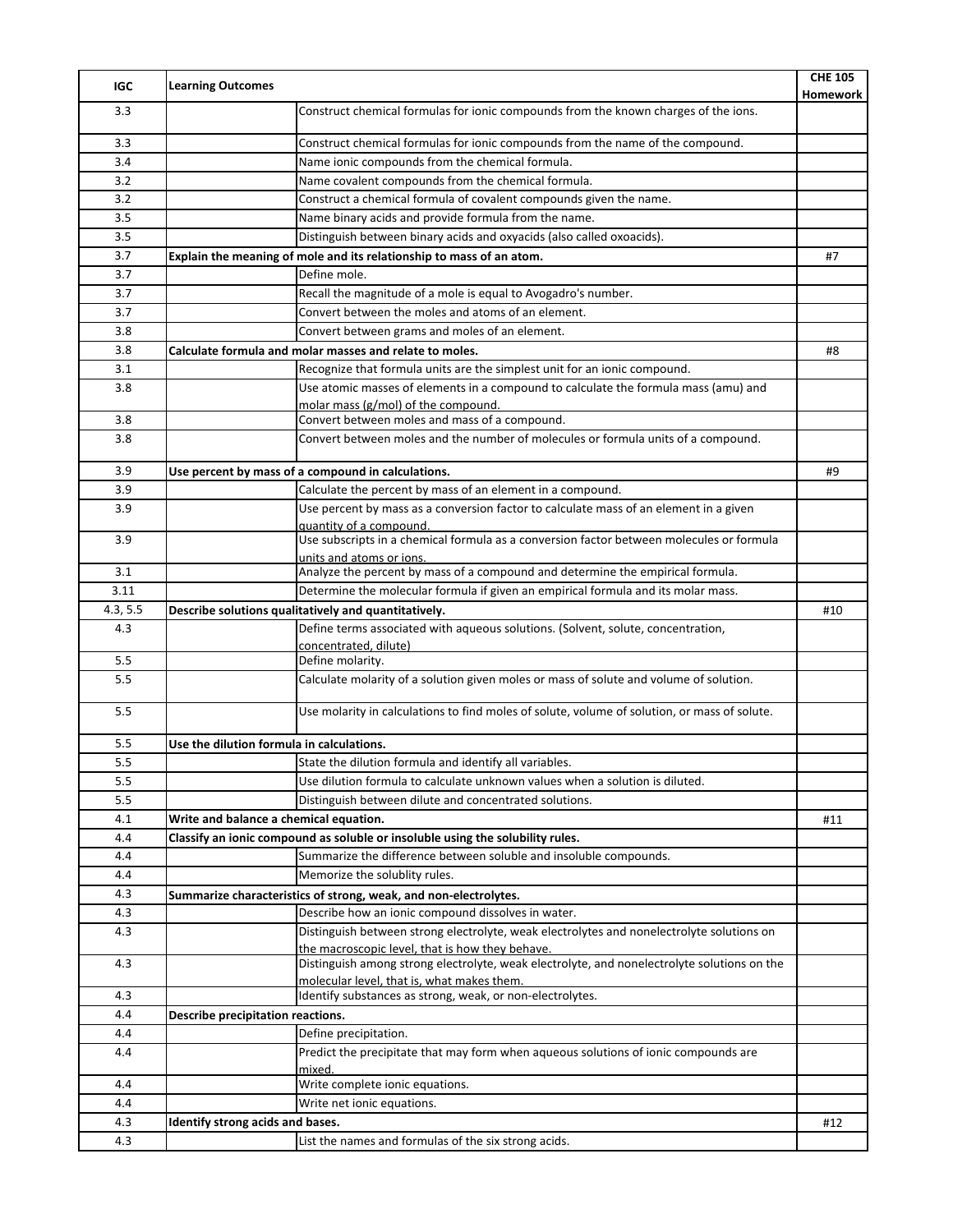| <b>IGC</b>  | <b>Learning Outcomes</b>                                                                              | <b>CHE 105</b><br>Homework |
|-------------|-------------------------------------------------------------------------------------------------------|----------------------------|
| 4.3         | Write the reactions for the ionization of a strong acid or base in water.                             |                            |
| 4.3         | Recognize that hydroxides of Group I metals, calcium, strontium, and barium are strong<br>bases.      |                            |
| 4.5         | Describe acid-base reactions.                                                                         |                            |
| 4.3         | Describe Arrhenius acids and bases.                                                                   |                            |
| 4.5         | Identify the products of reactions between acids and bases.                                           |                            |
| 4.5         | Write balanced neutralization reactions.                                                              |                            |
| 5.9         | Define the common terms associated with a titration: titrant, equivalence point, indicator.           |                            |
| 4.6         | Explain properties of oxidation-reduction reactions.                                                  |                            |
| 4.6         | State rules for calculation of oxidation numbers.                                                     |                            |
| 4.6         | Apply the rules to calculate the oxidation number of all atoms in a compound, for free                |                            |
|             | elements, and for ions.                                                                               |                            |
| 4.6         | Recognize a redox reaction.                                                                           |                            |
| 4.6         | Define oxidation and reduction in terms of the loss or gain of electrons.                             |                            |
| 4.6         | Identify what substance is oxidized and what substance is reduced.                                    |                            |
| 4.6         | Identify the oxidizing agent and reducing agent.                                                      |                            |
| 4.6         | Balance redox reactions given the number of electrons in each half-reaction.                          |                            |
| $5.1 - 5.5$ | Calculate the quantitative relationships among substances in a reaction.                              | #13                        |
| 5.1         | Determine mole-to-mole ratios between substances based on a balanced chemical equation.               |                            |
| 5.2         | Given the amount of one substance (in moles or mass) and a chemical equation, calculate               |                            |
| 5.3         | the amount of another substance (in moles or mass)<br>Identify limiting reagent problems.             |                            |
| 5.3         | Determine substances that are the limiting and excess reagents.                                       |                            |
| 5.4         | Calculate theoretical yield.                                                                          |                            |
| 5.3         | Calculate the amount of remaining excess reactant.                                                    |                            |
| 5.4         | Distinguish between actual and theoretical yields.                                                    |                            |
| 5.4         |                                                                                                       |                            |
| 5.4         | Calculate percent yield                                                                               |                            |
| 5.5         | Use percent yield to calculate actual or theoretical yields.                                          |                            |
|             | Use molarity to solve stoichiometry and limiting reagent problems.                                    |                            |
| 5.5         | Recognize that the dilution formula is used for dilutions only and NOT for stoichiometry<br>problems. |                            |
| 5.5         | Distinguish between a dilution and a reaction.                                                        |                            |
| 5.5         | Calculate quantities of reactants in a titration.                                                     |                            |
| $6.1 - 6.2$ | Define terms associated with the energy of a reaction.                                                | #14                        |
| 6.2         | Distinguish between energy and work.                                                                  |                            |
| 6.1         | Define kinetic energy, potential energy, and thermal energy.                                          |                            |
| 6.2         | State the law of conservation of energy.                                                              |                            |
| 6.2         | Define heat and work.                                                                                 |                            |
| 6.2         | Define energy, system and surrounding.                                                                |                            |
| 6.1         | Distinguish among kinetic, thermal, potential, and chemical energies.                                 |                            |
| 6.1         | Convert between energy units.                                                                         |                            |
| $6.3 - 6.4$ | Describe the basic principles of thermodynamics.                                                      |                            |
| 6.4         | Explain connections between change in internal energy and change in enthalpy.                         |                            |
| 6.3         | Define state functions.                                                                               |                            |
| 6.2, 6.4    | Calcuate the change in internal energy.                                                               |                            |
| 6.2         | Define internal energy.                                                                               |                            |
| 6.2         | Recall the sign convention of heat.                                                                   |                            |
| 6.2         | Recall the sign convention of work.                                                                   |                            |
| 6.2         | Explain how the sign of $\Delta U$ (internal energy) indicates the flow of energy.                    |                            |
| 6.4         | Calculate work.                                                                                       |                            |
| 6.4         | State the equation for the relationship between pressure, volume, and work and identify all           |                            |
| 6.4         | <u>variables.</u><br>Determine PV work.                                                               |                            |
| 6.5         |                                                                                                       |                            |
| 6.5         | Distinguish between specific heat and heat capacity.<br>Define specific heat and heat capacity.       |                            |
|             |                                                                                                       |                            |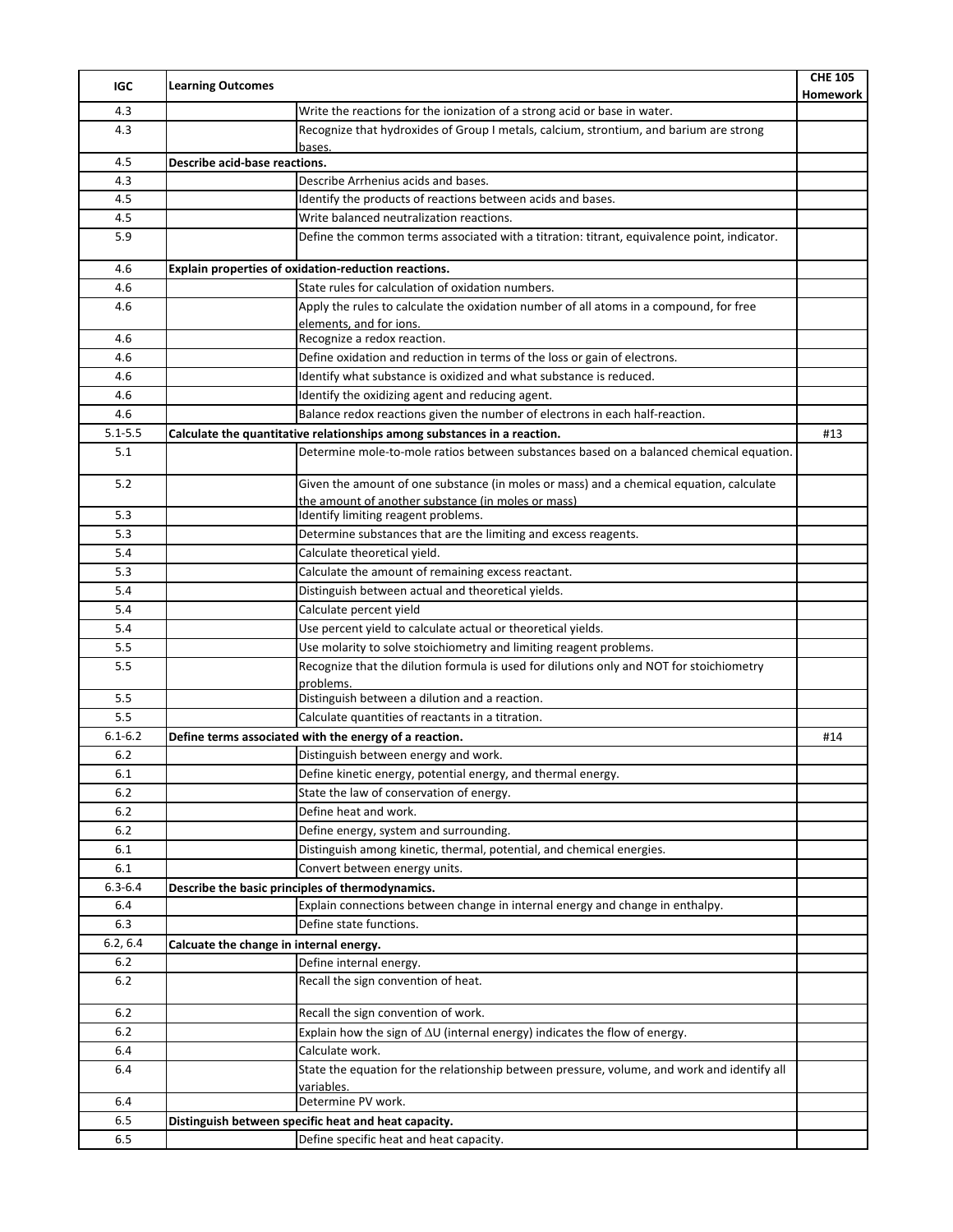| IGC      | <b>Learning Outcomes</b>                                                                                                          | <b>CHE 105</b><br>Homework |
|----------|-----------------------------------------------------------------------------------------------------------------------------------|----------------------------|
| 6.5      | State the equation relating heat, mass, specific heat, and temperature and identify all<br>variables.                             |                            |
| 6.5      | Use the equation relating heat, mass, specific heat, and temperature in calculations.                                             |                            |
| 6.5      | State the equation relating heat, heat capacity, and temperature and identify all variables.                                      |                            |
| 6.5      | Use the equation relating heat, heat capacity, and temperature and define all variables.                                          |                            |
| 6.6      | Use the principles of calorimetry to measure heat transfer between objects.                                                       | #15                        |
| 6.6      | Recall how thermal energy is transfered between the system and surrounding.                                                       |                            |
| 6.6      | Complete calculations for the transfer of heat between two substances.                                                            |                            |
| 6.6      | Define calorimetry.                                                                                                               |                            |
| 6.6      | Recognize the components of a constant pressure calorimeter.                                                                      |                            |
| 6.4      | Distinguish between properties of endothermic and exothermic processes.                                                           |                            |
| 6.4      | Define enthalpy.                                                                                                                  |                            |
| 6.4      | Define endothermic and exothermic.                                                                                                |                            |
| 6.7      | Sketch energy diagram for endothermic and exothermic processes.                                                                   |                            |
| 6.4      | Explain the sign convention used for endothermic and exothermic processes.                                                        |                            |
| 6.7, 6.8 | Use enthalpy in calculations.                                                                                                     |                            |
| 6.7      | Use thermochemical equations to convert between quantity of a substance and heat.                                                 |                            |
| 6.7      | Use measured values from a constant pressure calorimeter to calculate unknown values such<br>as enthalpy change or heat capacity. |                            |
| 6.7      | Describe the relationships between the chemical equation and $\Delta H$ of the reaction as the<br>reaction is modified.           |                            |
| 6.7      | Explain the concept of Hess's Law.                                                                                                |                            |
| 6.7      | Use Hess's Laws to determine the enthalpy change of a reaction.                                                                   |                            |
| 6.8      | Define standard state for gas, liquid, solid, or solution.                                                                        |                            |
| 6.8      | Define enthalpy of formation.                                                                                                     |                            |
| 6.8      | Express the reaction represented by a given enthalpy of formation.                                                                |                            |
| 6.8      | Use values of enthalpy of formation to determine the enthalpy change for a given reaction.                                        |                            |
| 6.8      | Determine the enthalpy of formation for a substance given the enthalpy change of a<br>reaction.                                   |                            |
| 8.1      | Describe characteristics of electromagnetic radiation.                                                                            | #16                        |
| 8.1      | Define electromagnetic radiation.                                                                                                 |                            |
| 8.1      | Distinguish among amplitude, wavelength, and frequency.                                                                           |                            |
| 8.1      | Describe the general trends in the electromagnetic spectrum (frequency, wavelength, and                                           |                            |
| 8.1      | energy).<br>State the colors in the visible region along with energy, frequency, and wavelength trends.                           |                            |
|          |                                                                                                                                   |                            |
| 8.1      | Recall that light in the visible region has wavelengths from 400-750 nm.                                                          |                            |
| 8.1      | Classify regions of the spectrum as higher or lower in energy than visible region.                                                |                            |
| 8.1      | Distinguish between constructive and destructive interference.                                                                    |                            |
| 8.1      | Describe diffraction in waves.                                                                                                    |                            |
| 8.1      | Complete calculations related to electromagnetic radiation.                                                                       |                            |
| 8.1      | Recognize that c is the speed of light.                                                                                           |                            |
| 8.1      | Calculate among values of energy, frequency, and wavelength.                                                                      |                            |
| 8.1      | Relate energy to the number of photons.                                                                                           |                            |
| 8.1      | Describe the photoelectric effect.                                                                                                |                            |
| 8.1      | Explain the concept of threshold frequency and how it affects the ejection of electrons.                                          |                            |
| 8.1      | Explain how intensity and wavelength affect the electrons emitted (or not) in the<br>photoelectric effect.                        |                            |
| 8.1      | Recognize that the photoelectric effect led to the understanding of the particle nature<br>(photons) of light.                    |                            |
| 8.1      | Calculate energy/frequency/wavelength associated with photoelectric effect.                                                       |                            |
| 8.1      | Describe the emission of electromagnetic radiation.                                                                               | #17                        |
| 8.2      | Distinguish between emission line spectra and the continuous spectrum of white light.                                             |                            |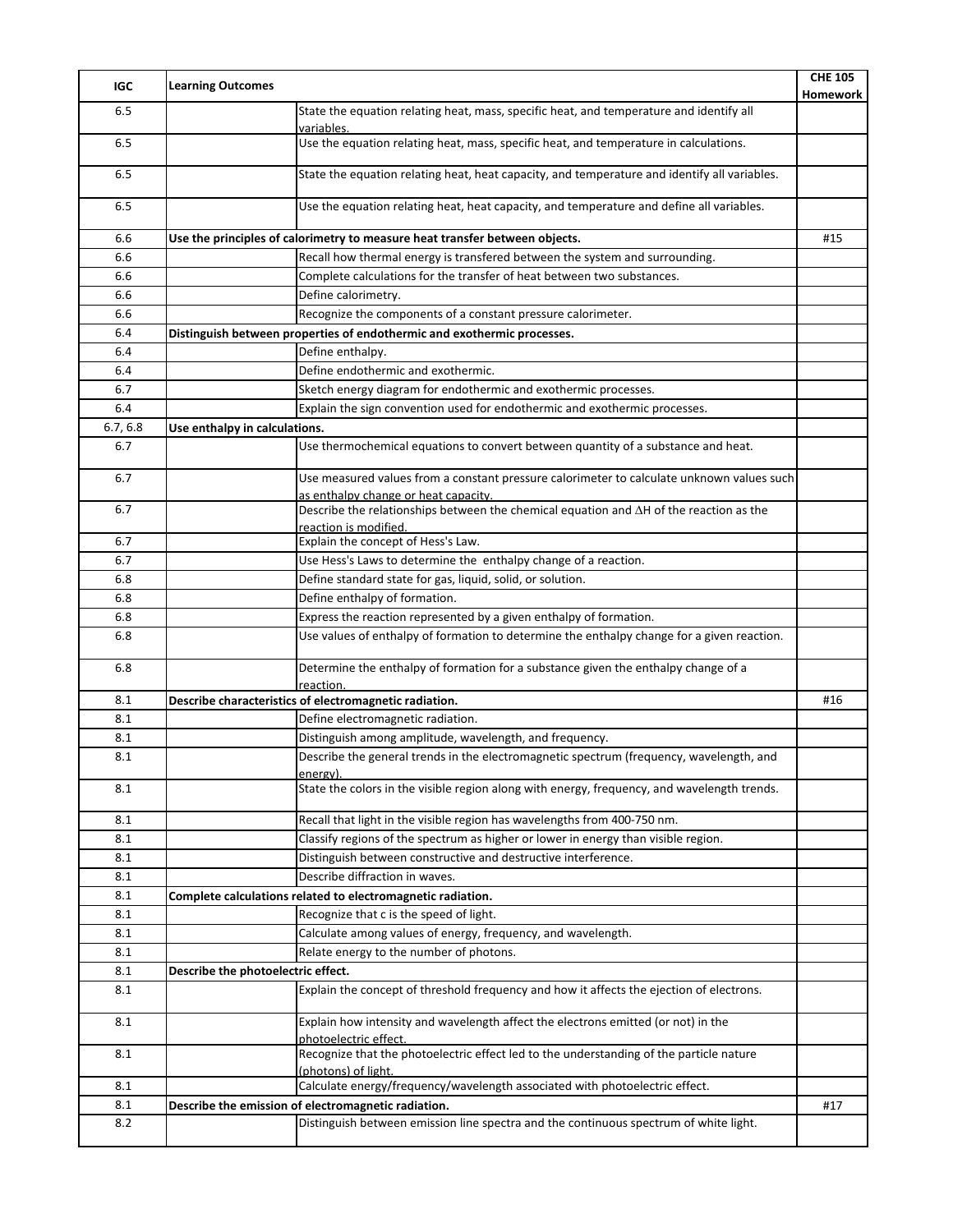| IGC      | <b>Learning Outcomes</b>                                                                                         | <b>CHE 105</b><br>Homework |
|----------|------------------------------------------------------------------------------------------------------------------|----------------------------|
| 8.2      | Relate the Bohr model to the emisson spectrum of hydrogen.                                                       |                            |
| 8.2      | Relate the energy of the photon emitted or absorbed to the energy change of the electron.                        |                            |
| 8.2      | Complete calculations for hydrogen atom using the Rydberg equation.                                              |                            |
| 8.1      | Recognize the wave-particle duality of matter.                                                                   |                            |
| 8.1      | Explain how the interference pattern from a beam of electrons supports that electrons<br>behave as waves.        |                            |
| 8.3      | State the deBroglie formula and identify all variables.                                                          |                            |
| 8.3      | Use the deBroglie formula in calculations.                                                                       |                            |
| 8.3      | Describe Heisenberg's uncertainty principle                                                                      |                            |
| 8.3      | Explain the inversely proportional relationship between the uncertainty of position and the                      |                            |
| 8.6      | uncertainty of the velocity.<br>Summarize the meaning and relevance of the quantum numbers.                      |                            |
| 8.6      | Identify each of the four quantum numbers.                                                                       |                            |
| 8.6      | Define the meaning of each of the quantum numbers.                                                               |                            |
| 8.6      | Give the possible values for each quantum number.                                                                |                            |
| 8.6      | Identify sets of allowed/disallowed quantum numbers.                                                             |                            |
| 8.6      | Pair angular momentum quantum numbers with the shape of orbitals.                                                |                            |
| 8.6      | Describe the shape of each orbital type (s, p, d, and f).                                                        |                            |
| 8.6      | Describe the relationship between nodes and orbitals.                                                            |                            |
| 8.6      | Given select values of quantum numbers, determine the number of orbitals or electrons with                       |                            |
|          | those values.                                                                                                    |                            |
| 8.4      | Define degenerate.                                                                                               |                            |
| 8.4      | Rank the energy level of sublevels within a principal level (s, p, d, f)                                         |                            |
| 8.6      | Define the Pauli exclusion principle.                                                                            | #18                        |
| 8.6      | Explain how the Pauli exclusion principle affects the values of quantum numbers.                                 |                            |
| 8.5      | Write the electron configuration of an element.                                                                  |                            |
| 8.4      | Describe Hund's rule and its effect on electron arrangement.                                                     |                            |
| 8.4      | Define aufbau principle.                                                                                         |                            |
| 8.4      | Draw orbital diagrams of neutral atoms.                                                                          |                            |
| 8.5      | Write electron configuration of neutral atoms.                                                                   |                            |
| 8.5, 9.1 | Distinguish between valence and core electrons.                                                                  |                            |
| 9.1      | Determine the number of valence electrons in an atom.                                                            |                            |
| 8.5      | Write electron configurations for transition metals (including exceptions for d4 and d9                          |                            |
| 8.4      | elements).                                                                                                       |                            |
|          | Define diamagnetic and paramagnetic.                                                                             |                            |
| 8.4      | Determine if an element is diamagnetic or paramagnetic.                                                          |                            |
| 8.5      | Identify patterns in electron configurations based on arrangement in the periodic table.                         |                            |
| 8.5      | Relate the electron configuration of a group of elements to their arrangement in the periodic<br>table.          |                            |
| 8.6      | Write the quantum numbers for any electron in an atom based on its orbital diagram or<br>electron configuration. |                            |
| 9.2      | Summarize periodic trends for effective nuclear charge and atomic radius.                                        | #19                        |
| 9.2      | Describe shielding of electrons by other electrons.                                                              |                            |
|          | Define effective nuclear charge.                                                                                 |                            |
| 9.2      | Identify the trends in effective nuclear charge.                                                                 |                            |
| 9.2      | Define atomic radius for atoms.                                                                                  |                            |
| 9.2      | Identify the trends in atomic radii.                                                                             |                            |
| 9.2      | Explain the trends in atomic radii and effective nuclear charge.                                                 |                            |
| 9.2      | Estimate the value of the effective nuclear charge of an electron.                                               |                            |
| 9.2      | Summarize periodic trends of ions and isoelectronic series.                                                      |                            |
| 9.2      | Describe the size of an ion relative to its parent atom.                                                         |                            |
| 8.6      | Define isoelectronic.                                                                                            |                            |
| 8.6      | Identify isoelectronic species.                                                                                  |                            |
| 9.2      | Rank isoelectronic species according to size.                                                                    |                            |
| 9.3      | Summarize perioidic trends for ionization energy.                                                                |                            |
| 9.3      | Define ionization energy.                                                                                        |                            |
| 9.3      | Write the reaction that represents the first ionization of an atom.                                              |                            |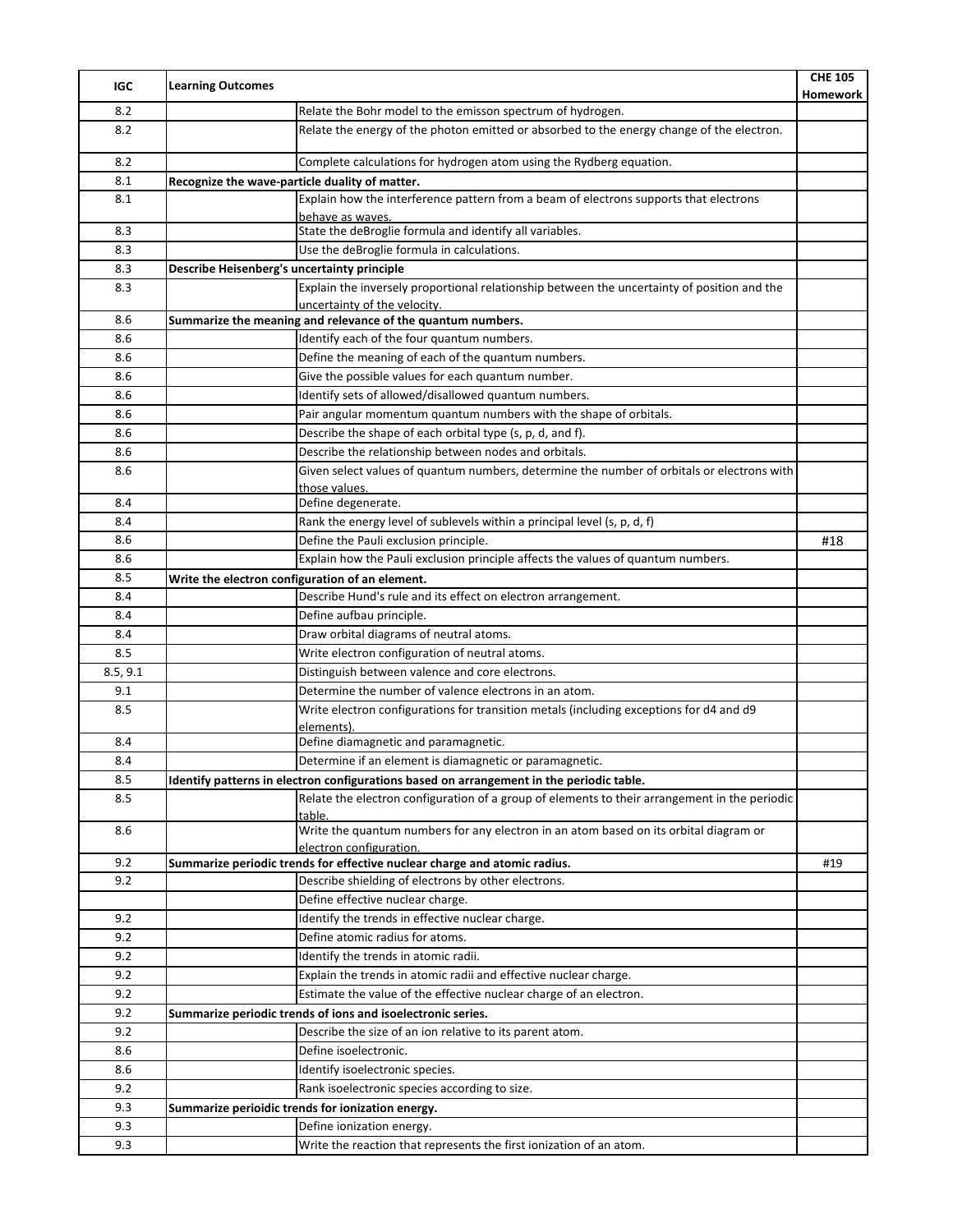| IGC             | <b>Learning Outcomes</b>                                                                                                                               | <b>CHE 105</b><br>Homework |
|-----------------|--------------------------------------------------------------------------------------------------------------------------------------------------------|----------------------------|
| 9.3             | Describe trends in first ionization energies.                                                                                                          |                            |
| 9.3             | Describe trends in second and successive ionization energies.                                                                                          |                            |
| 9.3             | Identify element based on sequence of ionization energies.                                                                                             |                            |
| 9.3             | Summarize periodic trends for electron affinity.                                                                                                       |                            |
| 9.3             | Define electron affinity.                                                                                                                              |                            |
| 9.3             | Write the reaction that represents the process associated with the first electron affinity.                                                            |                            |
| 9.3             | Describe "trends" in electron affinity values.                                                                                                         |                            |
| 2.3             | Summarize periodic trends for metallic character.                                                                                                      |                            |
| 2.6             | Define metallic character.                                                                                                                             |                            |
| 2.6             | Describe trends in metallic character.                                                                                                                 |                            |
| 9.4             | Describe formation of ionic compounds.                                                                                                                 |                            |
| 8.6             | Write the electron configuration of cations and anions.                                                                                                |                            |
| 9.4, 10.1, 12.6 | Distinguish among ionic, covalent, and metallic bonding.                                                                                               |                            |
| 10.3, 10.5      | Use electronegativity to describe properties of covalent bonds.                                                                                        | #20                        |
| 10.3            | Explain electronegativity of an element.                                                                                                               |                            |
| 10.3            | Describe the trends for electronegativity of elements.                                                                                                 |                            |
| 10.5            | Relate electronegativity to bond polarity.                                                                                                             |                            |
| 10.5            | Categorize bonds as ionic, polar, or nonpolar.                                                                                                         |                            |
| 10.2-10.4       | Draw Lewis structures of compounds.                                                                                                                    |                            |
| 10.1            | Draw Lewis symbols of atoms.                                                                                                                           |                            |
| 10.2            | Draw the Lewis structure of a binary ionic compound.                                                                                                   |                            |
| 10.2            | Describe how electrons form single, double, or triple bonds.                                                                                           |                            |
| 10.2            | Draw Lewis structures of molecules and polyatomic ions.                                                                                                |                            |
| 10.4            | Name the three types of exceptions to the octet rule.                                                                                                  |                            |
| 10.4            | Draw Lewis structures of compounds that violate the octet rule.                                                                                        |                            |
| 10.3            | Define resonance.                                                                                                                                      |                            |
| 10.3            | Identify when resonance is possible in a molecule or ion.                                                                                              |                            |
| 10.3            | Define resonance hybrid.                                                                                                                               |                            |
| 10.3            | Calculate formal charge of atoms in a molecule or ion.                                                                                                 |                            |
| 10.3            | Explain the significance of formal charge values.                                                                                                      |                            |
| 10.3            | Apply a formal charge explanation to determine the best Lewis structure for a compound.                                                                |                            |
| 10.6            | Characterize the strength of covalent bonds.                                                                                                           | #21                        |
| 10.6            | Define bond energy.                                                                                                                                    |                            |
| 10.6            | Discuss bond strength as a function of bond length.                                                                                                    |                            |
| 10.6            | Describe how the bond length changes from single to double to triple bond between atoms.                                                               |                            |
| 10.6            | Calculate the unknown given bond energy values and/or the enthalpy of a reaction.                                                                      |                            |
| 9.5             | Characterize the strength of ionic bonds.                                                                                                              |                            |
| 9.5             | Define lattice energy.                                                                                                                                 |                            |
| 9.5             | Describe the lattice energy trends related to ion size and charge.                                                                                     |                            |
| 9.5             | Describe the steps of the Born-Haber cycle.                                                                                                            |                            |
| 11.1            | Describe the three-dimensional shape of a molecule.                                                                                                    |                            |
| 11.1            | Describe valence shell electron pair repulsion (VSEPR) theory.                                                                                         |                            |
| 11.1            | Recognize the electron group geometry of molecules.                                                                                                    |                            |
| 11.1            | Determine the electron group geometry based on the Lewis structure.                                                                                    |                            |
| 11.1            | Determine the effect of lone pairs on the geometry of a molecule.                                                                                      |                            |
| 11.1            | Name the possible electron group and molecular geometries.                                                                                             |                            |
| 11.1            | Identify the electron group geometry and molecular geometry based on the number of                                                                     |                            |
| 11.1            | bonding and non-bonding groups in the Lewis structure of a molecule or ion.<br>Determine the geometries for molecules with more than one central atom. |                            |
| 11.2            | Determine the polarity of a molecule.                                                                                                                  |                            |
| 11.2            | Define dipole moment.                                                                                                                                  |                            |
| 11.2            | Recognize that polarity affects solubility of molecular compounds (like dissolves like).                                                               |                            |
| 11.3            | Describe valence bond theory in terms of orbital overlap to form bonds.                                                                                | #22                        |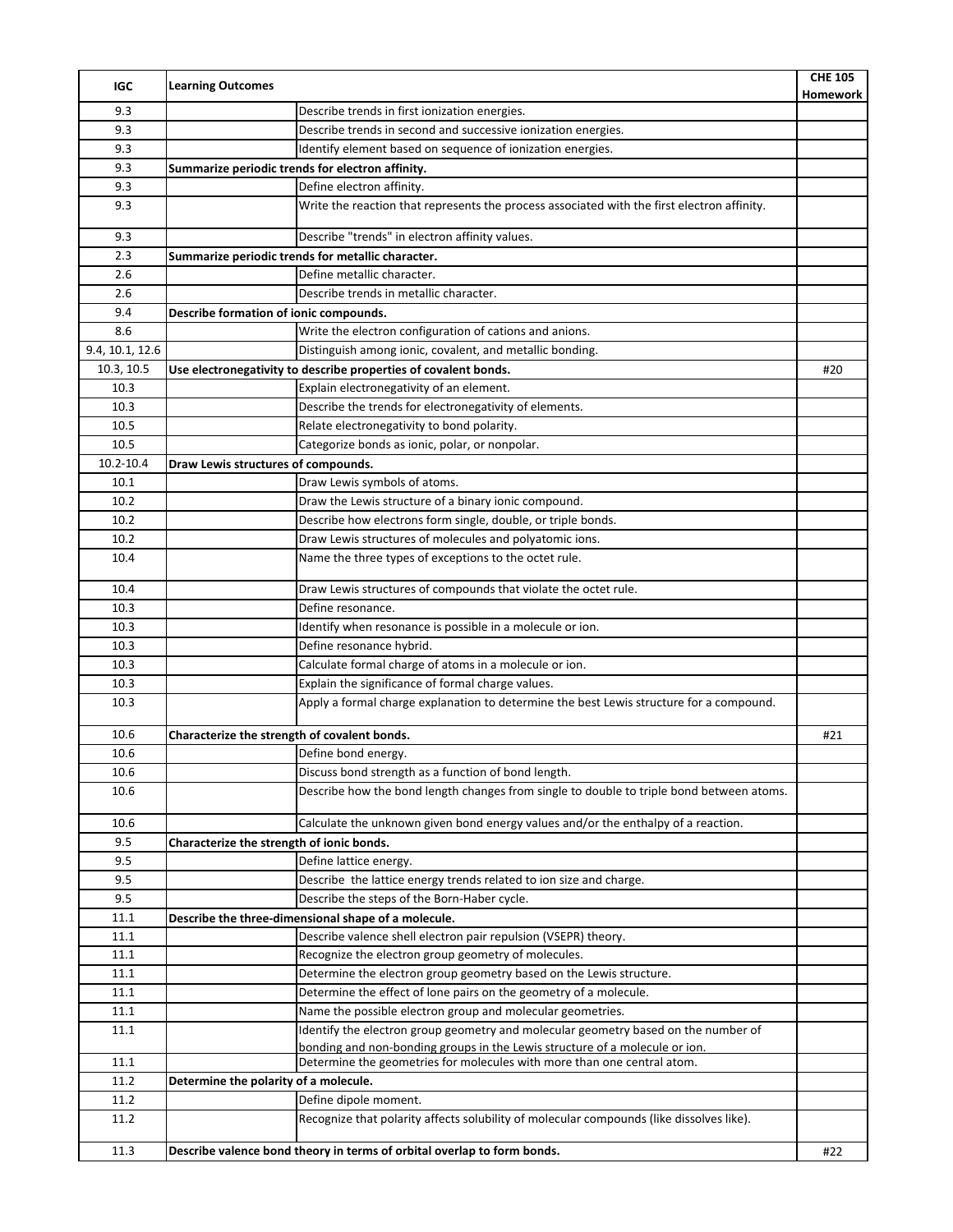| IGC     | <b>Learning Outcomes</b>                                                                                             | <b>CHE 105</b> |
|---------|----------------------------------------------------------------------------------------------------------------------|----------------|
| 11.3    | Describe hybridization of atomic orbitals.                                                                           | Homework       |
| 11.3    | Pair hybridization schemes with the appropriate electron group geometry.                                             |                |
| 11.3    | Compare the energy of the hybrid orbitals to the atomic orbitals from which they were                                |                |
|         | formed.                                                                                                              |                |
| 11.3    | Use the overlap of atomic and hybrid orbitals to explain the bonding in a molecule.                                  |                |
| 11.3    | Define sigma and pi bonding according to the location of the electron density with respect to                        |                |
| 11.3    | the nuclei of the atoms in the bond.                                                                                 |                |
| 11.3    | List the types of orbitals which form a sigma bond.<br>List the types of orbitals which form a pi bond.              |                |
| 11.3    | Classify covalent bonds in a molecule or polyatomic ion as sigma or pi.                                              |                |
| 11.5    | Describe molecular orbital theory for homonuclear diatomic elements or ions.                                         | #23            |
| 11.5    | Distinguish between bonding and antibonding orbitals.                                                                |                |
| 11.5    | Draw the MO diagram for homonuclear diatomics.                                                                       |                |
| 11.5    | Calculate the bond order based on the MO diagram.                                                                    |                |
| 11.5    | Relate the bond order to the stability of the bond.                                                                  |                |
| 11.5    | Determine if a diatomic molecule is diamagnetic or paramagnetic based on the MO diagram.                             |                |
|         |                                                                                                                      |                |
| 11.5    | Relate the concept of delocalized molecular orbitals to the concept of resonance.                                    |                |
| 11.5    | Describe the linear combination of atomic orbitals that form bonding and anti-bonding                                |                |
|         | molecular orbitals.                                                                                                  |                |
| 11.5    | Describe how destructive and constructive interference affects molecular orbitals.                                   |                |
| 11.5    | Label the components of the molecular orbital diagram of $H_2$ .                                                     |                |
| 7.1     | Identify and use units of pressure.                                                                                  | #24            |
| 7.1     | Memorize the common pressure units and the conversion factors between pressure units.                                |                |
| 7.1     | Convert between pressure units.                                                                                      |                |
|         | Describe the simple gas laws qualitatively and quantitatively.                                                       |                |
| 7.2     | Calculate values of pressure or volume using Boyle's Law.                                                            |                |
| 7.3     | Calculate values of volume or temperature using Charles' Law.                                                        |                |
| 7.5     | Calculate values of moles or volume using Avogadro's Law.                                                            |                |
| $7.6\,$ | Use the ideal gas law equation to derive the simple gas laws.                                                        |                |
|         | Use the ideal gas law in calculations.                                                                               |                |
| 7.6     | Calculate values of P, V, n or T if given the other three using the ideal gas law.                                   |                |
| 7.4     | Complete calculations with the combined gas law                                                                      |                |
| 7.1     | Define standard temperature and pressure (STP).                                                                      |                |
| 7.8     | Combine density calculations and molar mass calculations with the ideal gas law to                                   |                |
|         | determine the density or molar mass of a gas.<br>Define and derive molar volume.                                     | #25            |
| 7.1     | Use molar volume at STP as a conversion factor.                                                                      |                |
| 7.9     | Use Avogadro's Law to do stoichiometry conversions in reactions involving gases.                                     |                |
| 7.7     | Use Dalton's Law of partial pressure to calculate total pressure of a gas if given individual gas pressures and vice |                |
|         | versa.                                                                                                               |                |
| 7.7     | State Dalton's law of partial pressure and define all variables.                                                     |                |
| 7.7     | Define mole fraction                                                                                                 |                |
| 7.7     | Calculate the mole fraction of a substance in a mixture.                                                             |                |
| 7.7     | Calculate partial pressure in terms of mole fraction and total pressure.                                             |                |
| 7.11    | Describe the processes of diffusion and effusion of gases.                                                           |                |
| 7.11    | Define diffusion and effusion.                                                                                       |                |
| 7.11    | Compare relative speeds of molecules and rates of effusion as a function of molar mass.                              |                |
| 7.10    | Use the kinetic molecular theory of a gas to explain the simple gas laws on the molecular level.                     |                |
| 7.10    | Retell the statements of the Kinetic Molecular Theory of a Gas.                                                      |                |
| 7.10    | Recognize the equation for kinetic energy $(1/2 mv^2)$ and identify all variables.                                   |                |
| 7.11    | Describe the qualitative relationship between variables in the rms velocity equation.                                |                |
| 7.11    | Describe the qualitative relationship between molar mass and average kinetic energy of                               |                |
|         | gases.                                                                                                               |                |
| 7.11    | Describe the qualitative relationship between temperature and average kinetic energy of<br>gases.                    |                |